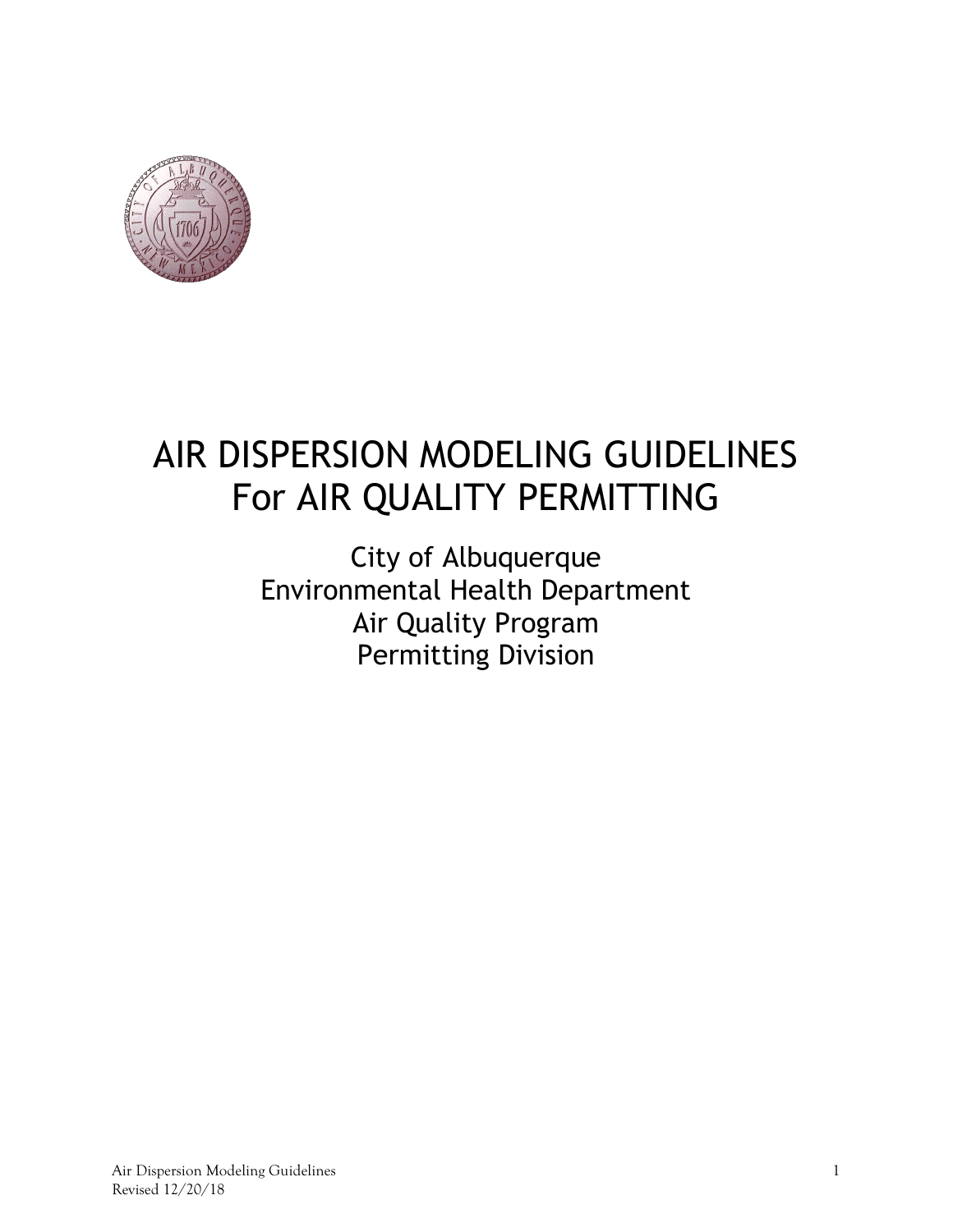# Table of Contents

| <b>Modeling Protocols.</b>                           |       |
|------------------------------------------------------|-------|
|                                                      | 5     |
|                                                      | .6    |
|                                                      |       |
|                                                      |       |
|                                                      |       |
|                                                      |       |
|                                                      |       |
| Haul Roads                                           | $-10$ |
| Completeness requirements                            | -11   |
| Attachment A Urban vs. Rural Dispersion Coefficients |       |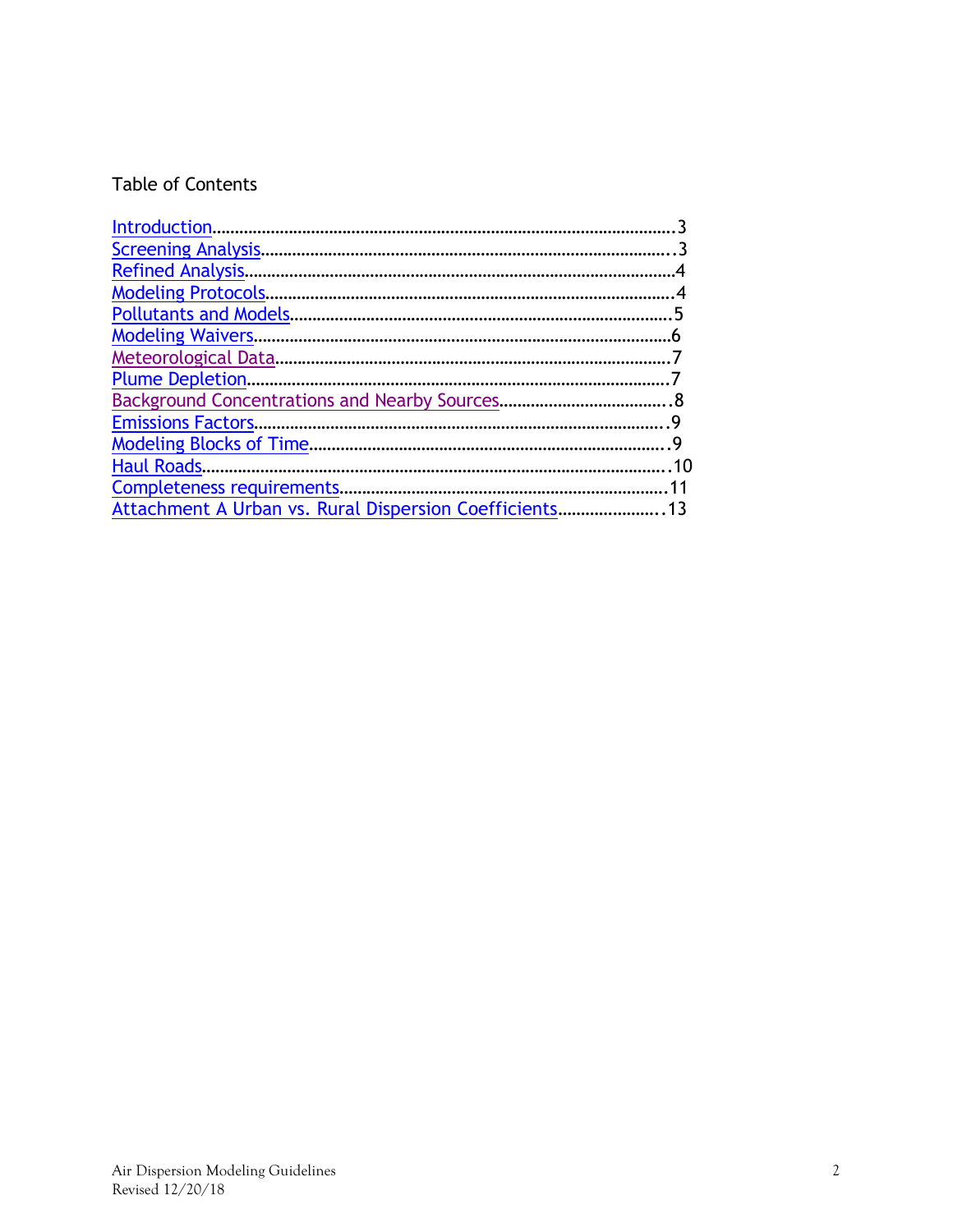#### INTRODUCTION

Albuquerque-Bernalillo County Air Quality Control Board regulations 20.11.41.13.E.(4) NMAC (Construction Permits), 20.11.42.12.A.(4).(j).(ii) NMAC (Operating Permits), and 20.11.61.15 through 20.11.61.17 NMAC (Prevention of Significant Deterioration) require an applicant to demonstrate the effects that a proposed facility or modification will have upon any New Mexico or National Ambient Air Quality Standard (NMAAQS or NAAQS) or PSD increment. This demonstration must relate the expected emissions from the facility to the maximum off-site ambient air impact. The required information must be developed using an Environmental Protection Agency (EPA) approved dispersion model.

Those planning to submit air dispersion models to the Air Quality Program (AQP) should also carefully study both the federal and state modeling guidelines in addition to those of the AQP. This guideline is a supplement to the federal and state guidelines. The federal guideline, better known as Appendix W of 40 CFR 51, can be found at http://www.epa.gov/ttn/scram/guidance/guide/appw\_05.pdf. The New Mexico Environment Department's modeling guidelines can be found at https://www.env.nm.gov/aqb/modeling/modelingpubs.html. If discrepancies are found between the various guidance documents, please contact the AQP for guidance.

#### SCREENING ANALYSIS

Initial evaluations of the facilities emissions can be made using the model AERSCREEN. The User's Guide and command prompt version of AERSCREEN are available through EPA's SCRAM website: http://www.epa.gov/ttn/scram/dispersion\_screening.htm. Several environmental engineering firms have developed graphical user interfaces to assist using AERSCREEN.

If the predicted ambient impacts modeled with AERSCREEN are less than all applicable ambient air quality standards, then no further modeling analysis is needed.

If the AERSCREEN's modeled impacts are higher than applicable ambient air quality standards or use of AERSCREEN is not appropriate for the facility, then additional refined modeling analyses will be required.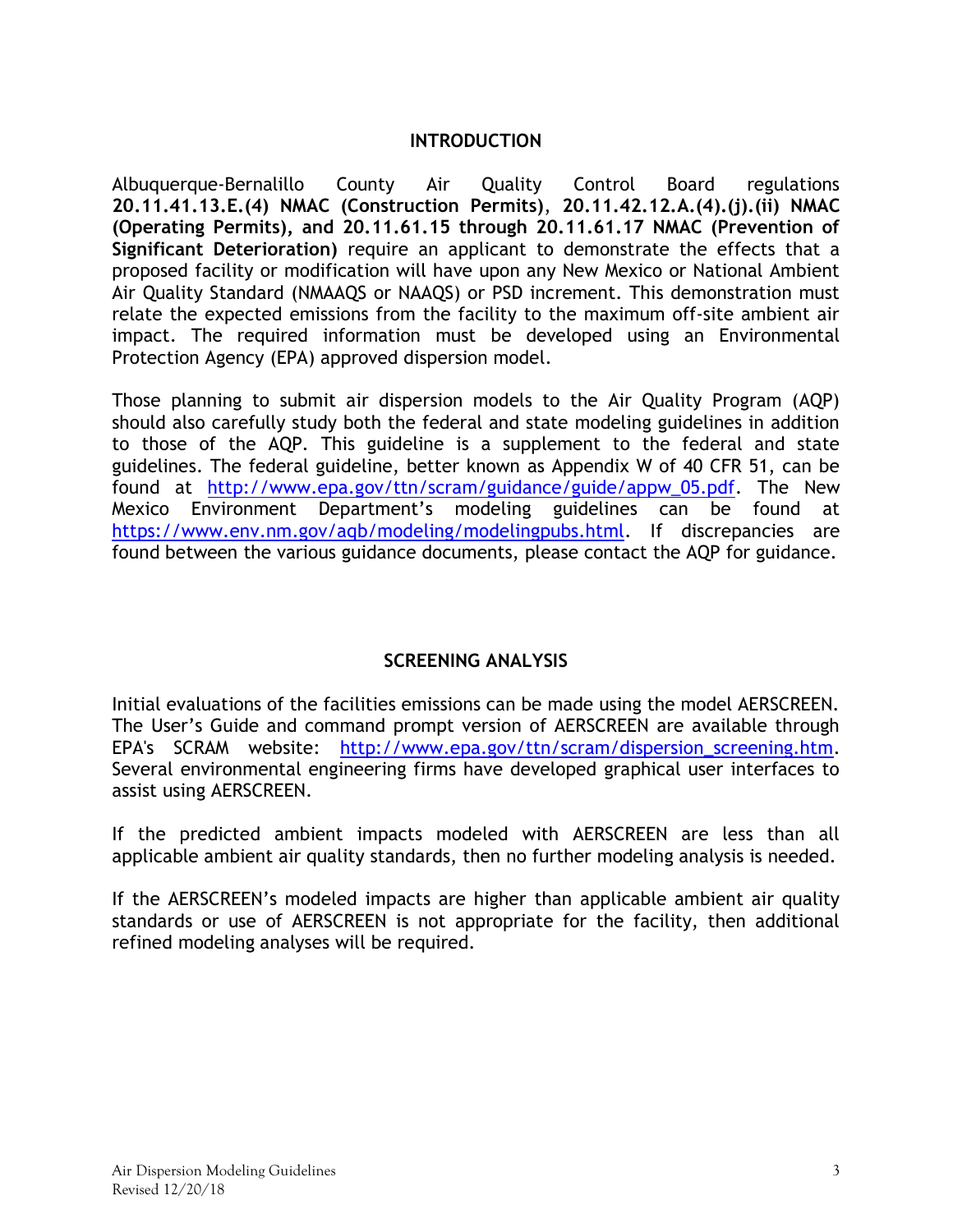#### REFINED ANALYSIS

The model of choice for refined analyses is AERMOD, which is available from the sources mentioned above. Model inputs must reflect the estimated emission parameters of the source. Every effort should be made to ensure that the emission estimates for the project accurately reflect the desired operations, use sound engineering judgements, and that the calculations are performed correctly. Smooth model and permit application reviews depend upon accurate emissions estimates that are consistent between the public notice, the modeling, and the application. Inconsistencies between these documents delay the review process and may require re-modeling.

AERMOD should be run using a rectangular grid receptor array. Fenceline receptor spacing must be 50 meters or less. Beyond the fenceline, receptor spacing may be increased to 100 meters out to 1 kilometer. If the radius of impact exceeds 1 kilometer, the receptor array spacing may be increased to 500 meters for those areas beyond 1 kilometer. The emission points, buildings and fence lines should be located using exact UTM coordinates.

In addition, AERMOD should be run using the regulatory default options including the POINTCAP option for raincapped stacks and the POINTHOR for horizontally emitting stacks. In AERMOD, a decision concerning rural vs. urban dispersion coefficients must be made. Use Attachment A to make this determination. Rural is the default since it is more conservative, i.e. less dispersion; use of urban must be explained. Use of gravitational settling for particles and hourly emissions factors must be documented and explained.

#### MODELING PROTOCOLS

For minor stationary source permitting actions, a modeling protocol should be submitted and approved before modeling begins. For PSD or major stationary source permit applications, a modeling protocol shall be submitted and approved before modeling begins. The modeling protocol must describe the proposed action in detail and explain the choice of input parameters to be used.

The intent of the protocol is to minimize the odds of a model being rejected during the review. However AQP's approval of a protocol does not guarantee that every potential problem has been identified or that the modeling will be accepted. Once a protocol has been approved it is still the responsibility of the company to submit a model with sound modeling methodologies and proper inputs. The AQP reserves the right to revoke or amend approval of a protocol during the modeling review if facts and circumstances warrant such action.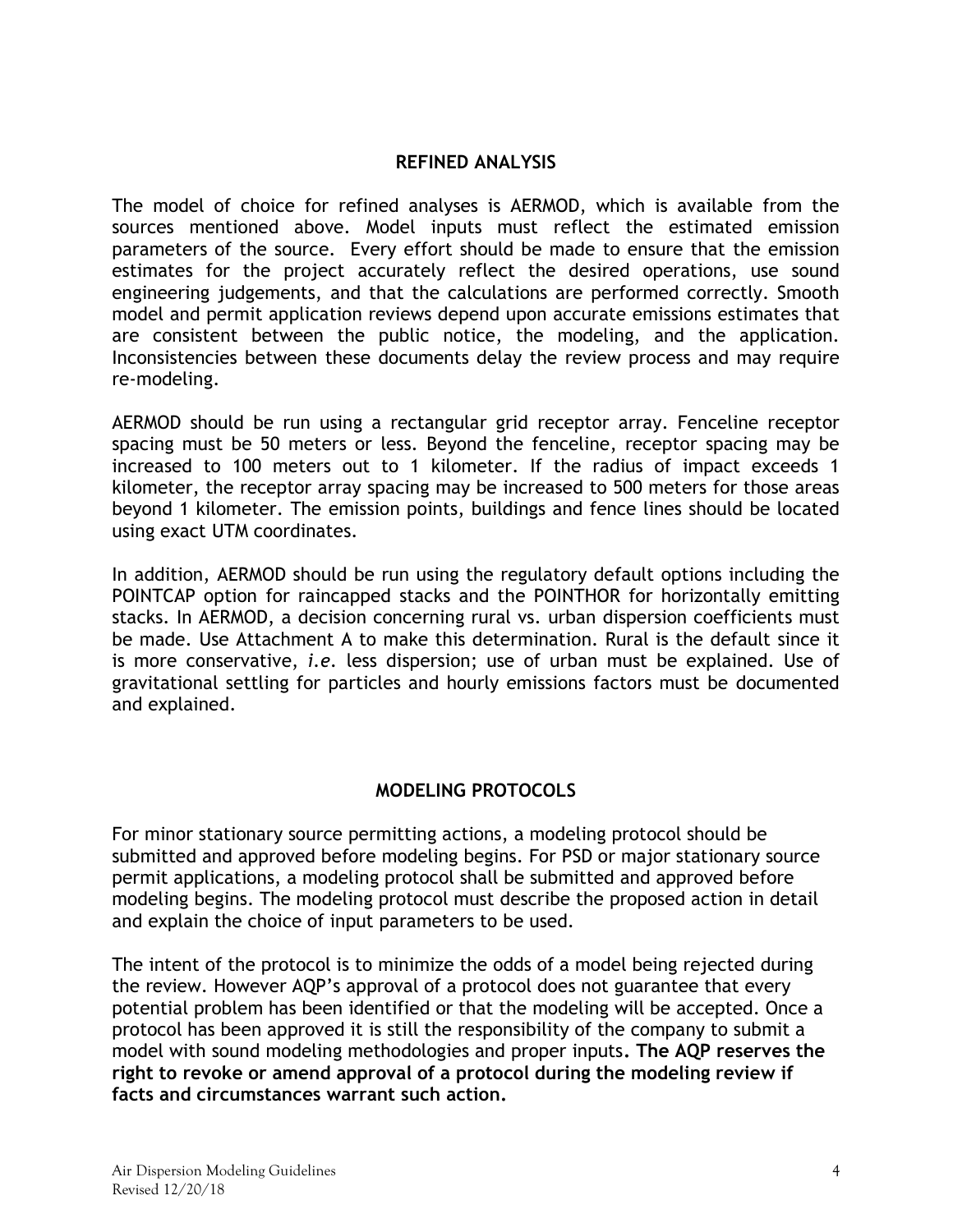#### POLLUTANTS AND MODELS

#### 1. Ozone

Ozone is normally only modeled for regional compliance demonstrations and does not need to be modeled for air quality permits. However, permit applicants for PSD sources emitting over 100 tons per year of  $NO<sub>X</sub>$  or VOC should contact the Air Quality Program to determine current ozone modeling requirements on a case by case basis.

## 2.  $NO<sub>2</sub>$  and  $SO<sub>2</sub>$

All sources and all modifications, major and minor, are now required to demonstrate compliance with the 1-hour  $SO<sub>2</sub>$  and 1-hour  $NO<sub>2</sub>$  standards. Demonstration of compliance with the 1-hour  $NO<sub>2</sub>$  standard is automatically a demonstration of compliance with the 24-hour NMAAQS for  $NO<sub>2</sub>$ . See the New Mexico Air Quality Bureau's Air Dispersion Modeling Guidelines for detailed guidance on modeling for these standards. Contact the Air Quality Program for ozone background data.

- 3. 20.11.8.13 NMAC includes ambient air standards for Total Suspended Particles despite those standards no longer existing for the rest of the state. The AQP requires modeling for the 24-hour and annual TSP standards.
- 4. All pollutants and averaging times shall be modeled using AERMOD or AERSCREEN. Exceptions must be approved by the AQP on a case-by-case basis.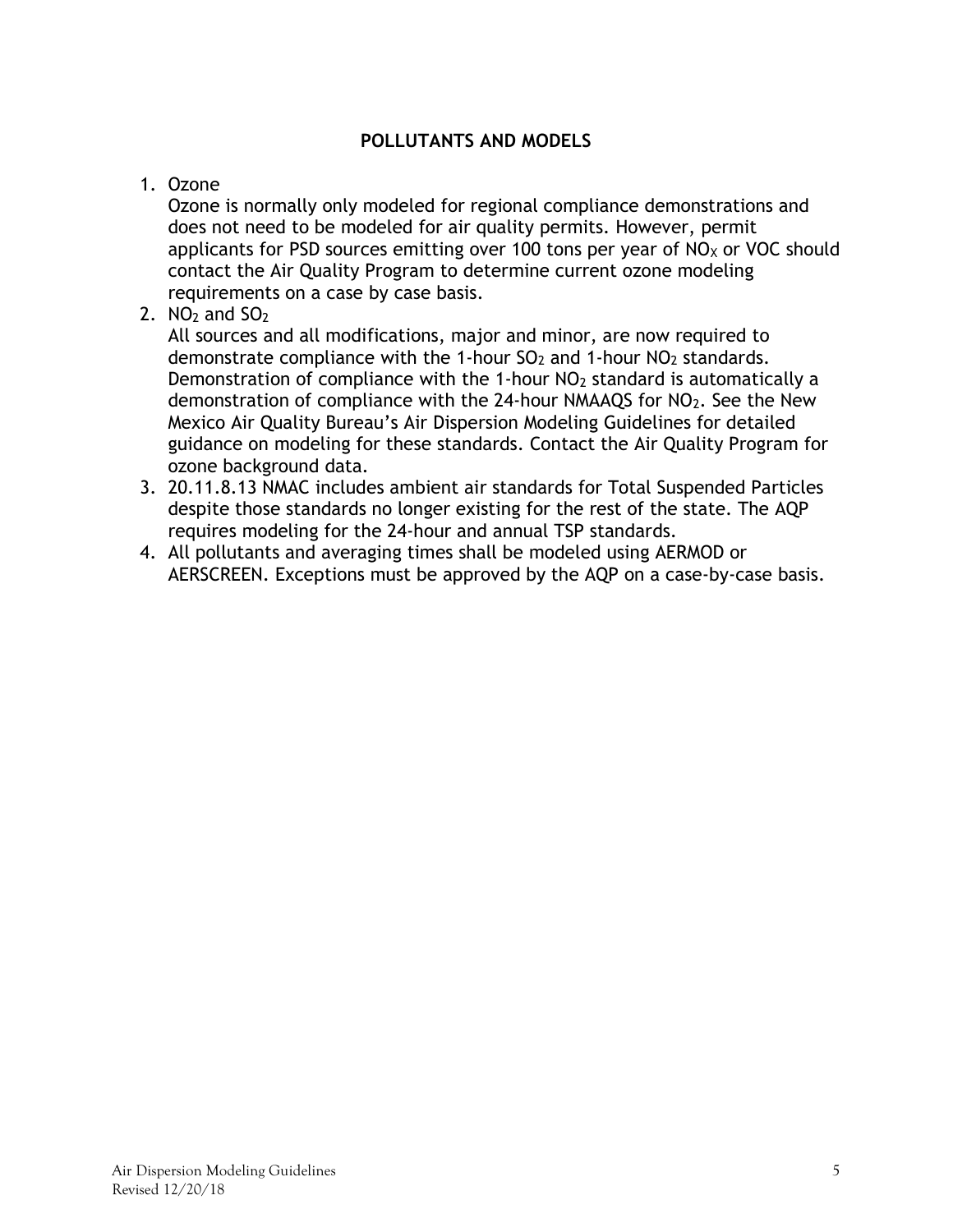#### MODELING WAIVERS

The AQP has exempted some source categories from air dispersion modeling because they have minimal or intermittent emissions or other justification for exemption exists. The following are examples of sources that do not need to request a waiver:

- Emergency Generators (backup PNM power and less than 500 hours of annual operations)
- $\triangleright$  Gasoline Stations
- $\triangleright$  Dry Cleaners
- $\triangleright$  Automotive Paint and Body
- $\triangleright$  Groundwater Stripping Systems

Other sources can request a waiver and the AQP will determine on a case-by-case basis whether modeling is required. The following are examples of such cases:

- $\triangleright$  Boilers intended for comfort heat
- $\triangleright$  Certain Soil Vapor Extraction Systems

In some cases, a discussion of previous modeling can be used to demonstrate that ambient air quality standards will not be violated. Modeling done in ISC cannot be used to make such an argument. You may submit a request for a modeling waiver if you believe previous modeling of your facility or source can demonstrate that ambient air quality standards will not be violated. The modeling waiver request should include a thorough discussion of the previous modeling and explain why it should satisfy the modeling requirement. The AQP will determine if a modeling waiver request can be granted on a case-by-case basis.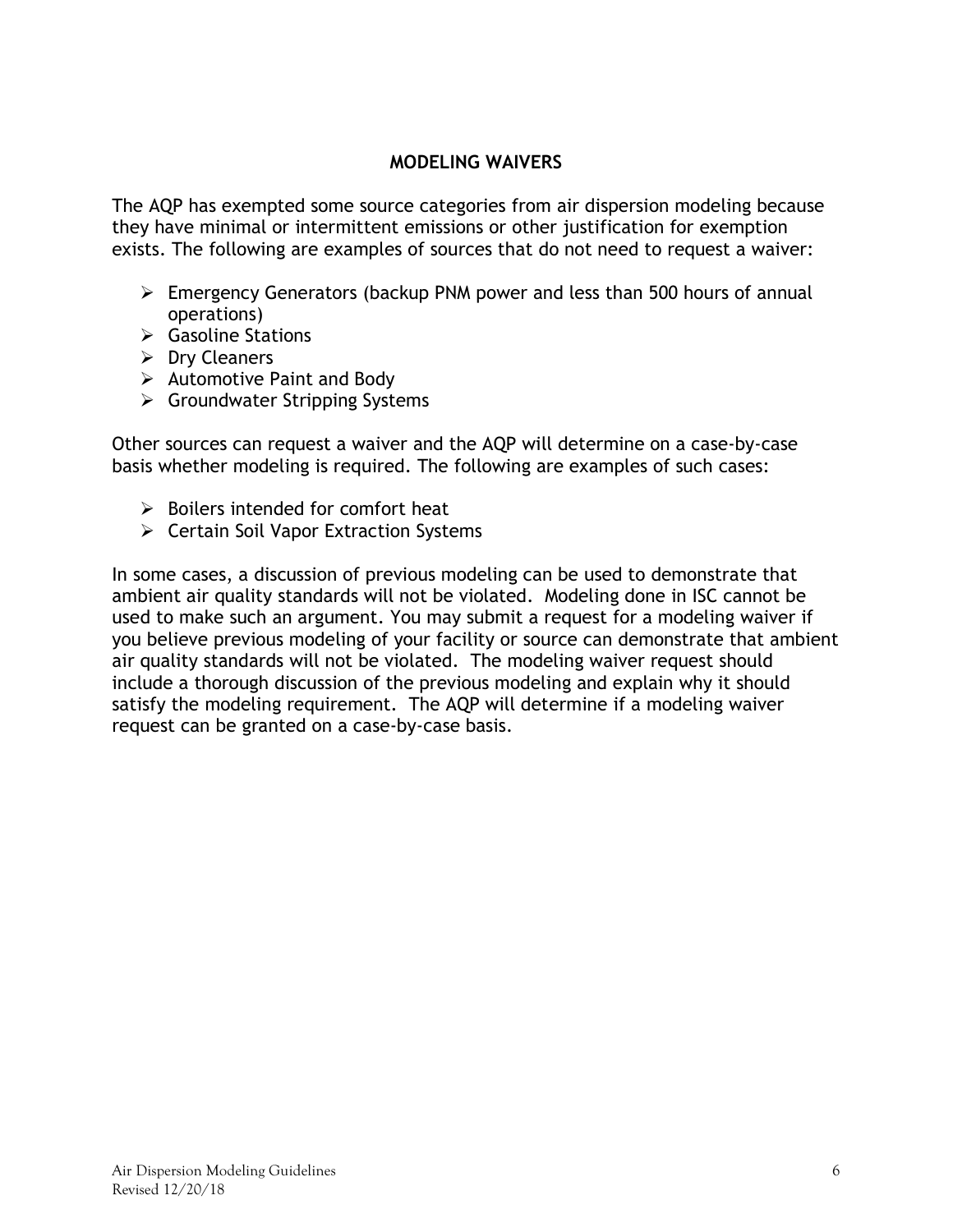#### METEOROLOGICAL DATA

Meteorological data files are available from the AQP for use with AERMOD. These data sets have been gathered at the Albuquerque Airport by the National Weather Service. The data has been processed using AERMET with surface characteristics appropriate for the area from which the data were collected. Either one year of representative data which serves as on-site data or five years of appropriate off-site data must be used. Whether a dataset is representative enough to serve as on-site is a professional judgement that will be made by the AQP.

In areas where the five-year meteorological dataset (typically National Weather Service data from the airport) is not appropriate, then site specific data may need to be gathered and processed for use in PSD applications. Before using site specific meteorological data, submit a report detailing what data were collected and the parameters used in processing the data. Representativeness and quality of sitespecific data must be demonstrated with documentation.

#### PLUME DEPLETION

Particle size distributions used to simulate gravitational settling of particles must be documented and justified. The modeling analysis submitted must explain the derivation of particle sizes, percentages/mass fractions, and densities for all particle size distributions used within the model. Use of plume depletion is acceptable for modeling of both Total Suspended Particulate and PM10.

The following particle size distribution is acceptable for crushing of rock and stone:

| Size Range (µm) | Mass Mean Diameter (µm) | <b>Mass Fraction</b> |
|-----------------|-------------------------|----------------------|
| $2.5 - 5.0$     | 3.88                    | 0.06                 |
| $5 - 10$        | 7.77                    | 0.205                |
| $10 - 15$       | 12.66                   | 0.16                 |
| $15 - 20$       | 17.62                   | 0.175                |
| $20 - 30$       | 25.33                   | 0.225                |
| $30 - 45$       | 38.0                    | 0.175                |

#### Table I: Particle Size Distribution

The particle size distribution in Table I was derived from a journal article. The distribution in Table I can also be used for aggregate handling if the applicant shows that calculated TSP emissions include particles larger than 30 microns.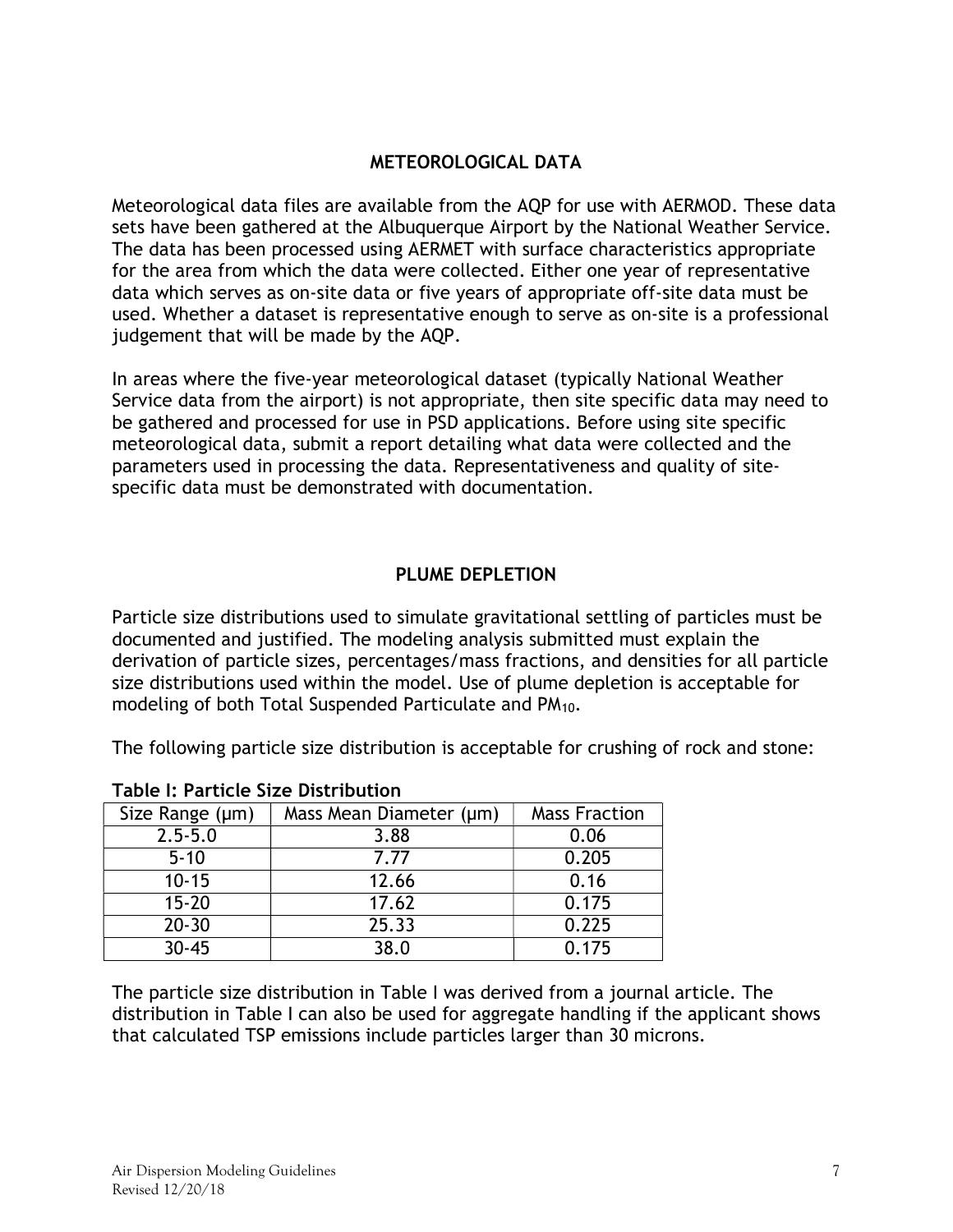## BACKGROUND CONCENTRATIONS & NEARBY SOURCES

Background concentrations are added to modeled impacts of emissions to ensure that ambient air standards won't be violated. Backgrounds include pollution from vehicular emissions, wildfires, dust, open burning, industrial pollution, and any other source of pollution. The AQP maintains a network of monitors for particulate matter, nitrogen dioxide, sulfur dioxide, and carbon monoxide. The data from this network is used to calculate the background concentration for each pollutant.

Sometimes nearby industrial sources are too large to be accounted for with background concentrations. The AQP may direct those who submit models to include nearby sources. Such decisions will be made on a case-by-case basis using the professional judgement of AQP staff.

The facility desiring a permit, modification, or revision must demonstrate that it is:

- 1) not causing an exceedance of NAAQS or NMAAQS on the property of nearby sources included in the model;
- 2) not causing or contributing to an exceedance of NAAQS or NMAAQS in the ambient air.

Modelers should use the significance levels outlined in Table 6A of the New Mexico Environment Department's Air Dispersion Modeling Guidelines to determine whether a facility is contributing to an exceedance. The significance level for the 24-hour TSP standard is 5.0  $\mu$ g/m<sup>3</sup>; for the annual TSP standard, 1.0  $\mu$ g/m<sup>3</sup>.

As a result of the US EPA revoking the Total Suspended Particulate Matter (TSP) standard and requirements for monitoring, the AQP discontinued ambient air monitoring for TSP in May 1989. Therefore, established TSP background concentration values are identical as those of PM<sub>10</sub> background values.

If a nearby property has a source of large particles, then cumulative modeling will be required for the TSP standards. Assuming a  $PM_{10}$  background is available,  $PM_{10}$ emissions can usually be subtracted from TSP emissions for the nearby source. To get the TSP total air quality concentration, the maximum impact found in the cumulative model must then be added to PM<sub>10</sub> background value.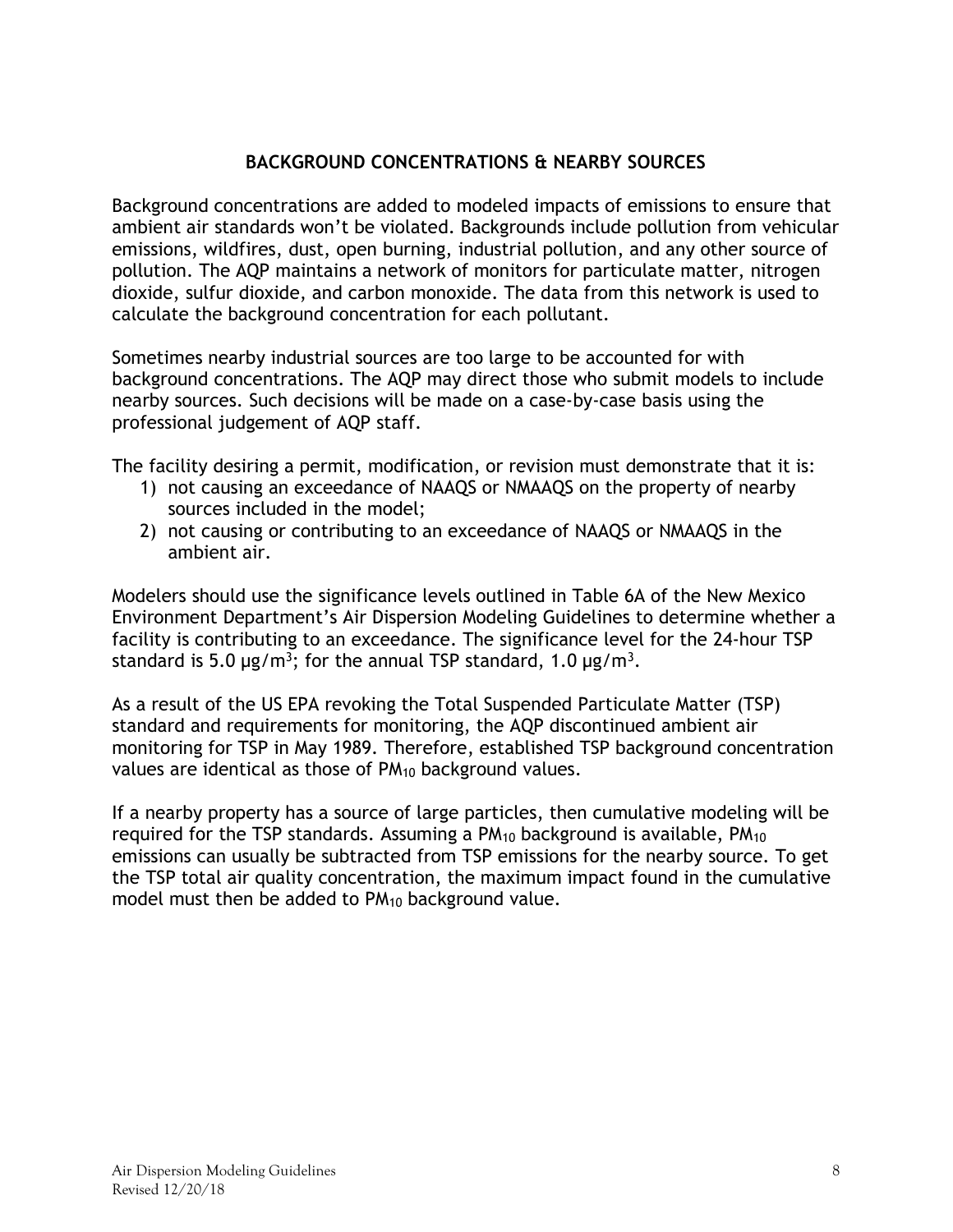#### EMISSIONS FACTORS

The maximum hourly emissions being requested must also be the hourly emissions used in the model. Hourly emissions factors can be used to limit modeled emissions to permitted hours. Table 8-1 of Appendix W lists some other appropriate uses of hourly emissions factors.

It is inappropriate to use hourly emission factors to spread total daily emissions out over potential operating hours. For example, say a concrete batch plant can produce its maximum daily throughput in 8 hours, yet the plant wants the flexibility to operate during any time of day between 5 AM and 9 PM (16 hours). Because dispersion conditions change throughout the day, it is inappropriate to spread 8 hours of emissions out over 16 hours when it's unlikely that the plant will actually operate 16 hours in a day.

#### MODELING BLOCKS OF TIME

Sometimes a facility needs the flexibility to operate during any 8 hours, 10 hours, 12 hours, etc. out of the day, but a model with full-bore operations for 24 hours shows an exceedance. Using blocks of time is an acceptable modeling methodology providing that the facility is limited (federally enforceable limitation) to a daily throughput that can be concentrated temporally within a model.

For example, suppose that XYZ Materials needs the flexibility to operate anytime. XYZ accepts a daily limit of 2400 tons per day in their permit. Their equipment is only rated for 300 tons per hour. So the shortest day they could reach their maximum daily throughput is an 8 hour day. Modeling 8 hour blocks of time, e.g. Midnight-8 AM, 2 AM – 10 AM, etc., will cover the worst case scenario. If XYZ decides to actually operate 10 hours or 12 hours, it's fine as long as they don't exceed their daily throughput limit.

Maximum impacts will usually occur with nighttime operations. Nearby sources, location of the sources within a property, and building downwash are some factors that can complicate modeling blocks of time. Document the different scenarios studied in the air dispersion modeling report and describe any assumptions made regarding the complicating factors mentioned above.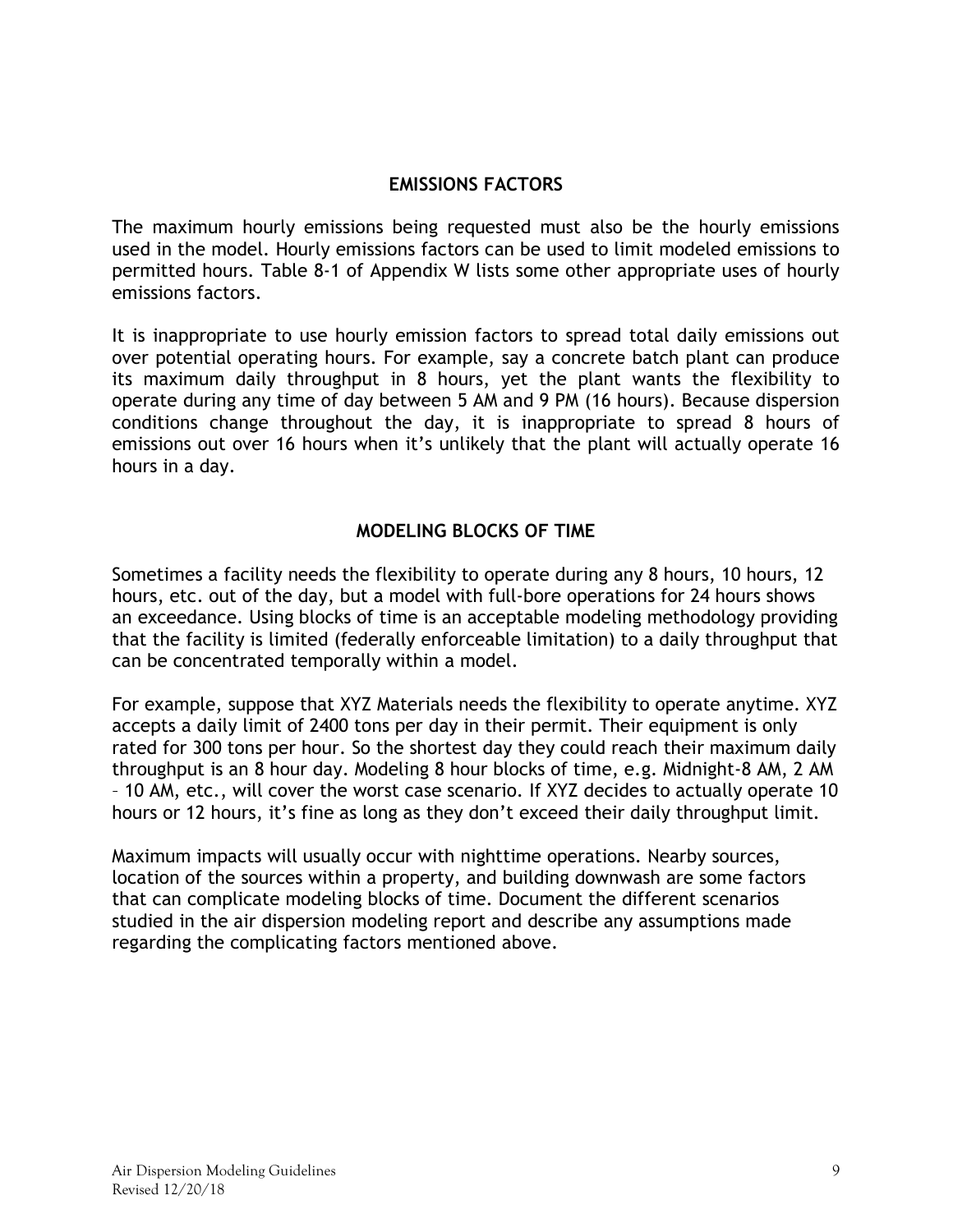#### HAUL ROADS

When haul roads are modeled, the methodology described in the New Mexico Air Quality Bureau's Air Dispersion Modeling Guidelines is acceptable. Other methodologies may be accepted on a case-by-case basis and must be explained in detail. Companies/consultants need to document how they develop the emission factors and emission rates used in haul road modeling. They must justify (scientific studies, AP-42, etc.) values used to develop emission factors, such as percentage of silt on haul road surfaces.

The WRAP Fugitive Dust Handbook published in November 2004 shows paving of haul roads and keeping those roads clean results in nearly 100 percent control of PM10 emissions. Paved haul roads can be conditionally excluded from modeling. The conditions shall be enforceable permit conditions. Specifically, the applicant shall use any of the following control measures to prevent visible emissions of fugitive dust from being generated as specified by 20.11.20.23 NMAC with regards to paved haul roads:

- 1. Cleaning up spillage and trackout as necessary to prevent pulverized particulates from being entrained into the atmosphere
- 2. Using on-site wheel washes; or
- 3. Performing regularly scheduled vacuum street cleaning or wet sweeping with a sweeper certified by the manufacturer to be efficient at removing particulate matter having an aerodynamic diameter of less than 10 microns  $(i.e. PM_{10}).$

Not complying with the above minimum conditions shall be a violation of the applicant's permit.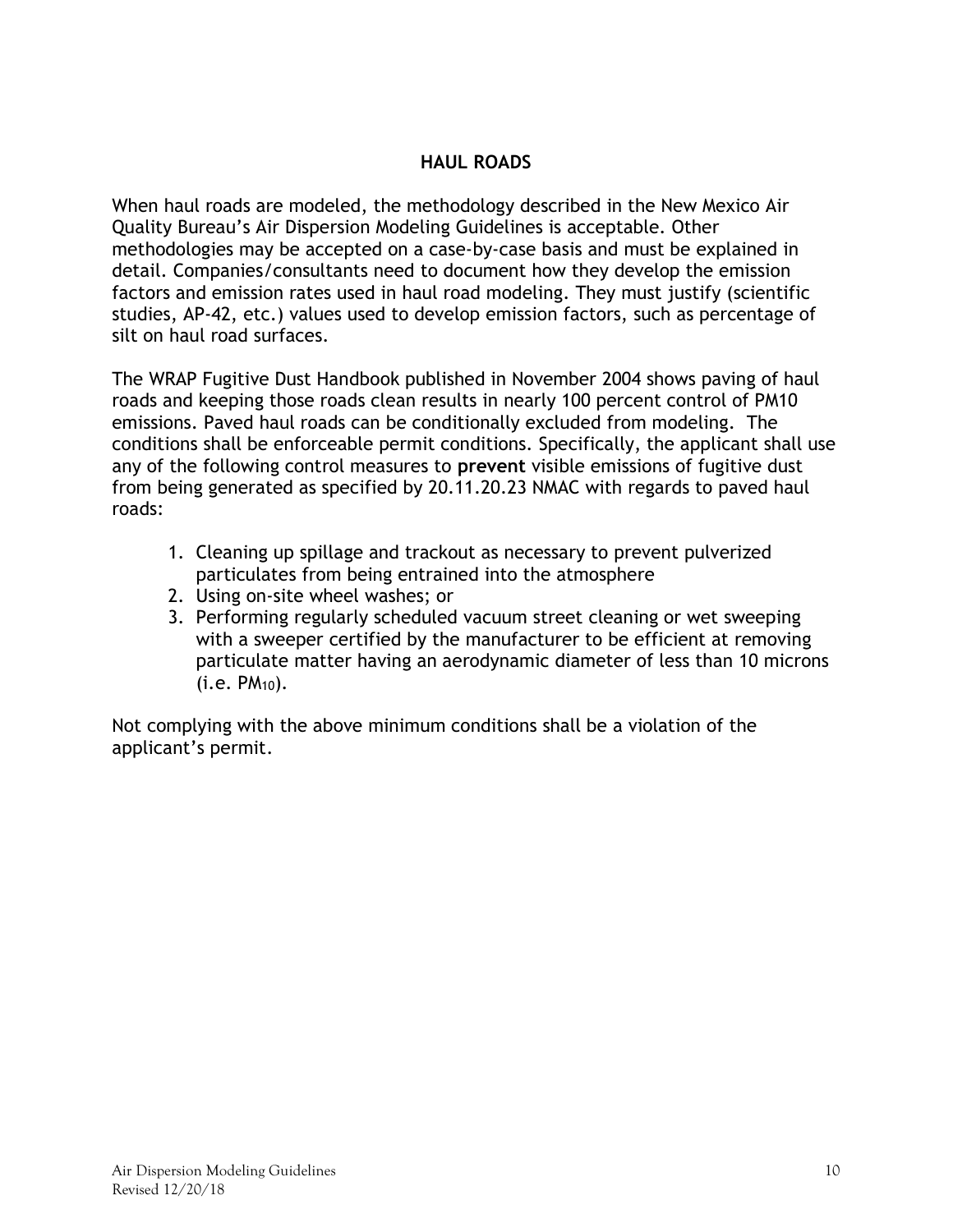# COMPLETENESS REQUIREMENTS

A narrative report describing the modeling performed for the facility is required to be submitted with the modeling files. This report should be written so as to provide the public and the AQP with sufficient information to determine that the proposed construction will not cause or contribute to violations of air quality standards. The report needs to contain enough information to allow a reviewer to determine that modeling was done in a defensible manner, consistent with available modeling guidance. Do not include raw modeling output in the report, only summaries and descriptions of the output.

It is suggested that reports be laid out according to the following outline. The outline may also be used as a checklist to determine if the analysis is complete. Note that this outline is a modified version of the outline provided New Mexico Air Quality Bureau's Modeling Guidelines.

- I. Applicant and consultant information
	- a. Name of facility and company.
	- b. Permit numbers currently registered for the facility.
	- c. Contact name, phone number, and e-mail address for the AQP to call in case of modeling questions.
- II. Facility and operations description
	- a. A narrative summary of the purpose of the proposed construction, modification, or revision.
	- b. Brief physical description of the location.
	- c. Duration of time that the facility will be located at this location.
	- d. A map showing UTM coordinates and the location of the proposed facility, onsite buildings, emission points, fence line, and property boundary.
- III. Modeling requirements description
	- a. List of pollutants at this facility requiring NAAQS and/or NMAAQS modeling.
	- b. If PSD, NSPS and NESHAP are applicable, then state any additional modeling requirements that result.
- IV. Modeling inputs
	- a. General modeling approach
		- i. The models used and the justification for using each model (AERMOD requires no justification).
		- ii. Model options used and why they were considered appropriate to the application.
		- iii. Reduction of  $NO<sub>X</sub>$  to  $NO<sub>2</sub>$ .
		- iv. Background concentrations.
	- b. Meteorological and ozone data
		- i. A discussion of the meteorological and ozone data, including identification of the source of the data.
		- ii. The data itself and a discussion of the procedures used to quality-assure the data (if the AQP did not provide the data).
	- c. Receptor and terrain discussion
		- i. Description of the spacing of the receptor grids including the fenceline.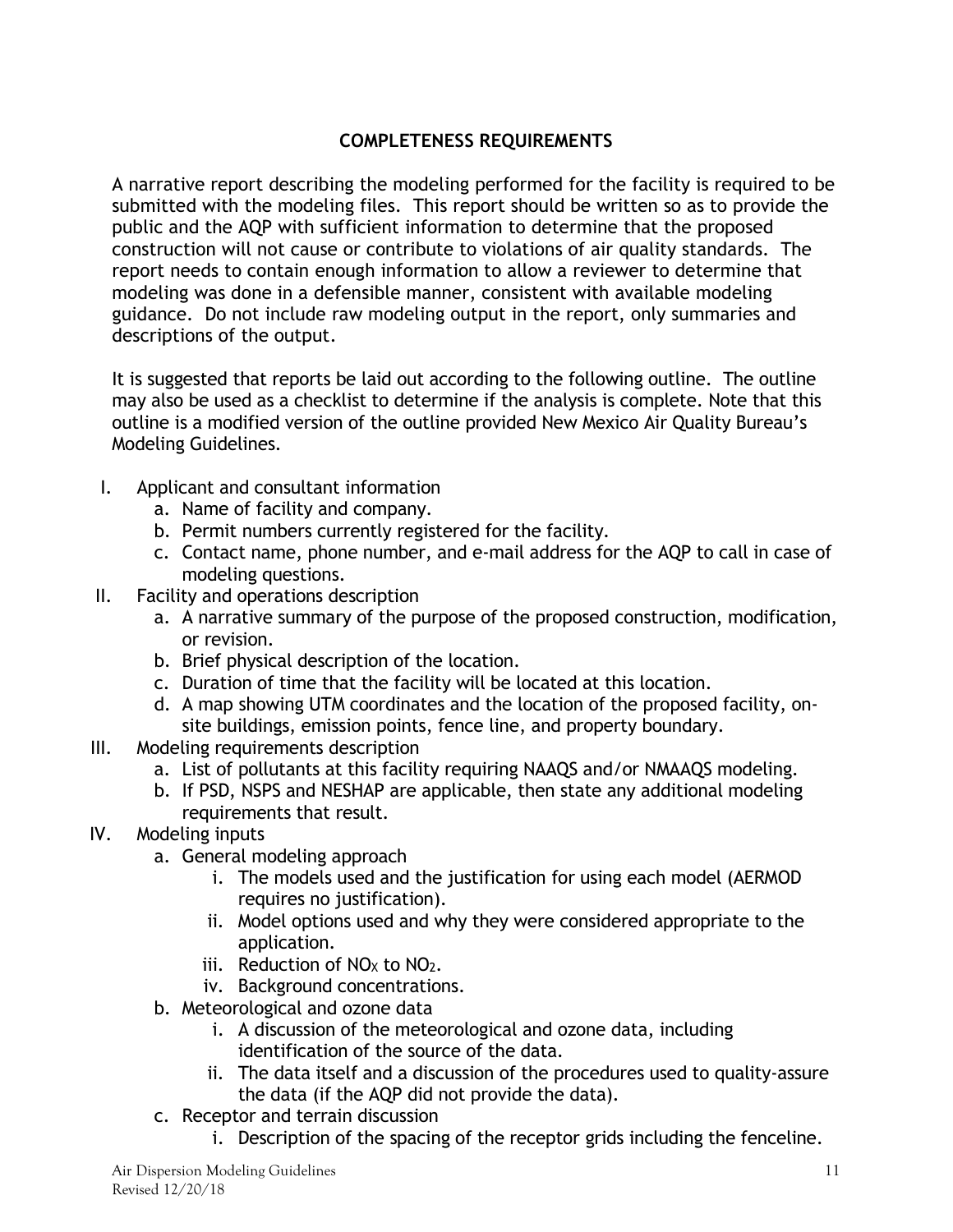- ii. Flat and complex terrain discussion, including source of elevation data.
- iii. How the size of the receptor field was reduced, e.g. significance levels, radius of impact, examining impacts without plume depletion, etc.
- d. Emission sources
	- i. Description of sources at the facility, including:
		- 1. A summary of actual and modeled dimensions of all volume sources, whether the sources are elevated or surface based, and whether they are attached to a building or not.
		- 2. Describe treatment of operating hours
		- 3. Particle size characteristics, if plume depletion is used
		- 4. If the modeled stack parameters are different from those in the application, an explanation must be provided as to what special cases are being analyzed and why.
		- 5. Flare calculations used to determine effective stack parameters.
		- 6. A cross-reference from the model input source numbers/names to the sources listed in the permit application for the proposed facility.
- e. Building downwash
	- i. Dimensions of buildings
- V. Modeling files description
	- a. A list of all the file names in the accompanying CD and description of these files.
	- b. Description of the scenarios represented by each file.
- VI. Modeling results
	- a. A summary of the modeling results including the maximum concentrations, location where the maximum concentration occurs, and comparison of the cumulative (modeled + background) concentration to the ambient standards.
	- b. A table showing cumulative concentrations versus ambient air quality standards.
- VII. Summary/conclusions
	- a. A statement that modeling requirements have been satisfied and that the permit can be issued.

Bind Your Report! Division modeling staff will not be responsible for loss of parts of your analysis and subsequent incomplete rulings. Three-ring binders or plastic side bindings are preferred.

Submit your report:

- I. An electronic copy of the modeling report.
- II. Input files for all model runs. Include .INP files in case the AQP doesn't have the same software that you're using.
- III. Building downwash input and output files.
- IV. Met data and a windrose, if data not supplied by AQP.
- V. A paper copy of the modeling report.
- VI. A map showing all sources along with UTM coordinates in meters.